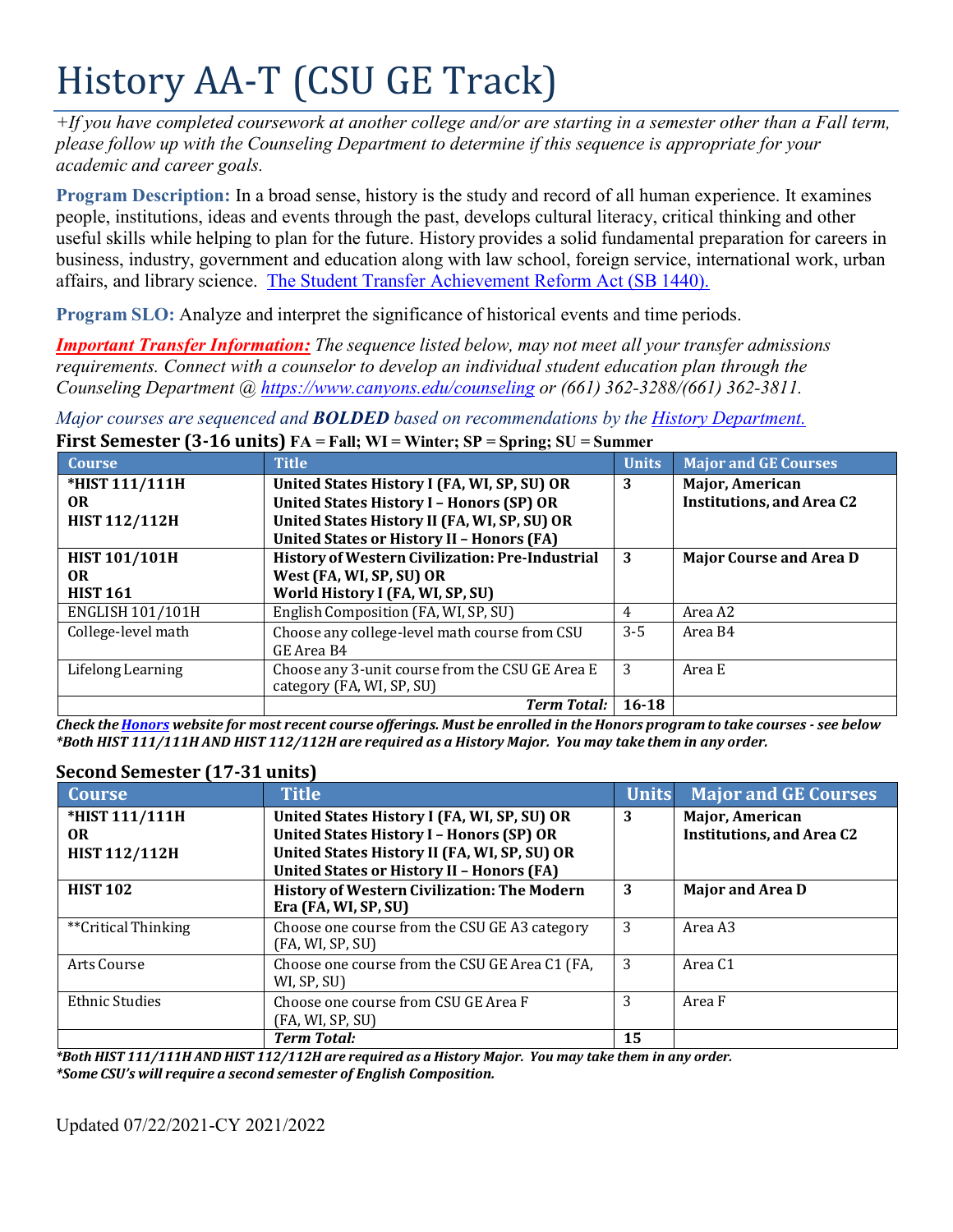# **Third Semester (32-46 units)**

| <b>Course</b>                | <b>Title</b>                                         | <b>Units</b> | <b>Major and GE Courses</b> |
|------------------------------|------------------------------------------------------|--------------|-----------------------------|
| <b>Group 1 Course</b>        | Choose any course from Group 1 (FA, WI, SP,          | 3            | Major                       |
| <b>Department Recommends</b> | SU)- see table below. Department Recommends          |              |                             |
| <b>HIST 191 OR</b>           | <b>History of Eastern Civilization I (FA) OR</b>     |              |                             |
| <b>HIST 240</b>              | <b>Latin American Civilization (FA)</b>              |              |                             |
| <b>Physical Science</b>      | Choose one course from CSU GE Area B1 (if not        | $3 - 4$      | Area B1 (and B3)            |
|                              | taking the corresponding lab, will need to add a lab |              |                             |
|                              | to the Physical Science course) (FA, WI, SP, SU)     |              |                             |
| COMS 105/105H or             | Fundamentals of Public Speaking (FA, WI, SP, SU)     | 3            | Area A1                     |
| <b>COMS 120</b>              | or Small Group Communication (FA, WI, SP, SU)        |              |                             |
| CSU Elective                 | Choose any course that is CSU transferable (FA,      | 3            | Elective                    |
| Department Recommends        | WI, SP, SU) - Department Recommends                  |              |                             |
| <b>HIST 210</b>              | History of California (FA, WI, SP, SU)               |              |                             |
| CSU Elective                 | Choose any course that is CSU transferable (FA,      | 3            | Elective                    |
| <b>Department Recommends</b> | WI, SP, SU) - Department Recommends The Role of      |              |                             |
| HIST 120/120H                | Women in the United States (FA, WI, SP, SU)          |              |                             |
|                              | <b>Term Total:</b>                                   | $15 - 16$    |                             |

# **Fourth Semester (47-60 units)**

| <b>Course</b>                | <b>Title</b>                                            | <b>Units</b> | <b>Major and GE Courses</b> |
|------------------------------|---------------------------------------------------------|--------------|-----------------------------|
| <b>Group 2 Course</b>        | Choose any course from Group 2 (FA, WI, SP,             | 3            | Major                       |
| <b>Department Recommends</b> | SU)- see table below. Department Recommends             |              |                             |
| <b>HIST 130</b>              | <b>Social and Cultural History of the Unites States</b> |              |                             |
|                              | (FA, WI, SP, SU)                                        |              |                             |
| Life Science                 | Choose one course from CSU GE Area B2 (if not           | $4 - 3$      | Area B2 (and B3)            |
|                              | taking the corresponding lab, will need to add a lab    |              |                             |
|                              | to the Physical Science course) (FA, WI, SP, SU)        |              |                             |
| <b>CSU Elective</b>          | Choose any course that is CSU transferable (FA,         | 3            | Elective                    |
| <b>Department Recommends</b> | WI, SP, SU) - Department Recommends History of          |              |                             |
| <b>HIST 243</b>              | Mexico and Mexican & Chicano Peoples (SP)               |              |                             |
| CSU Elective                 | Choose any course that is CSU transferable              | 3            | Elective                    |
| <b>Department Recommends</b> | (FA, WI, SP, SU) - Department Recommends                |              |                             |
| <b>HIST 192</b>              | History of Eastern Civilization II (SP)                 |              |                             |
| <b>CSU Elective</b>          | Choose any course that is CSU transferable              | $1 - 3$      | Elective                    |
| <b>Department Recommends</b> | (FA, WI, SP, SU) - Department Recommends                |              |                             |
| <b>HIST 212</b>              | History of the Middle East (SP)                         |              |                             |
|                              | Term Total:                                             | $14 - 17$    |                             |

*Students are encouraged to take additional History courses to fulfill elective units.* **Total Units: 60+**

## **Group 1 – Need one course from this area (3 units)**

| <b>HIST 120/120H</b> | The Role of Women in the History of the United States (FA, WI, SP, SU)<br>The Role of Women in the History of the United States Honors (FA) | 3 |
|----------------------|---------------------------------------------------------------------------------------------------------------------------------------------|---|
| <b>HIST 116</b>      | African American History to 1877 (FA, SP)                                                                                                   |   |
| <b>HIST 117</b>      | African American History since 1877 (FA, SP)                                                                                                |   |
| <b>HIST 191</b>      | <b>History of Eastern Civilization I (FA)</b>                                                                                               |   |
| <b>HIST 192</b>      | <b>History of Eastern Civilization II (SP)</b>                                                                                              |   |
| <b>HIST 193</b>      | <b>History of India (SP)</b>                                                                                                                |   |
| <b>HIST 212</b>      | <b>History of the Middle East (SP)</b>                                                                                                      |   |
| <b>HIST 240</b>      | <b>Latin American Civilization (FA)</b>                                                                                                     |   |
| <b>HIST 243</b>      | History of Mexico and the Mexican and Chicano Peoples (SP)                                                                                  | 3 |

#### **Group 2 – Need one course from this area (3 units)**

Updated 07/22/2021-CY 2021/2022